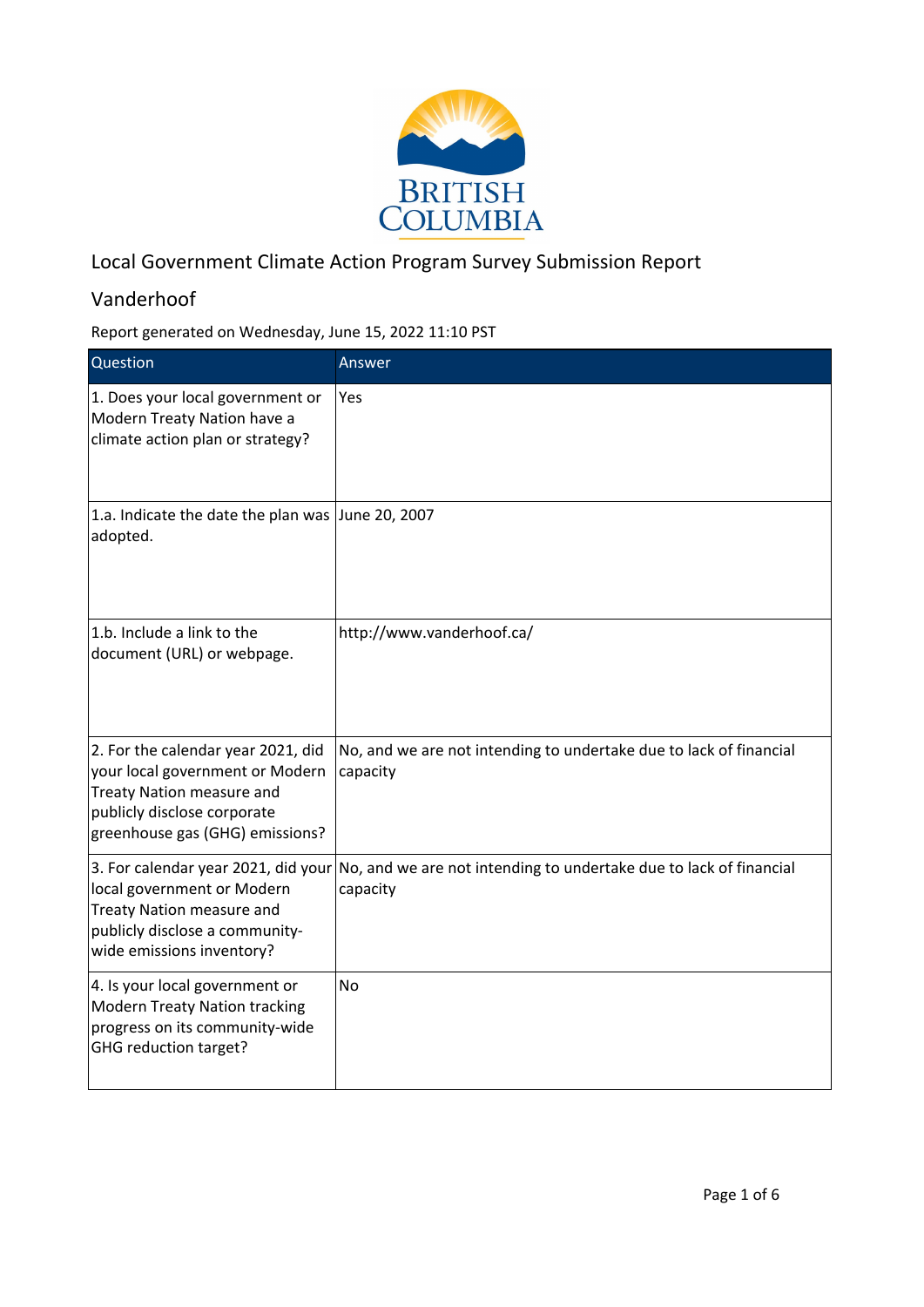| 4.e. If no, select all that apply:                                                                                                                                                                                                                                                         | "No, due to a lack of resources"                                                                                |
|--------------------------------------------------------------------------------------------------------------------------------------------------------------------------------------------------------------------------------------------------------------------------------------------|-----------------------------------------------------------------------------------------------------------------|
| 5. Describe up to four climate<br>intiatives, and their outcomes,<br>your local government or Modern<br><b>Treaty Nation is currently</b><br>undertaking for Buildings                                                                                                                     | Energy efficient/demand side management programs                                                                |
| 6. Describe up to four climate<br>intiatives, and their outcomes,<br>your local government or Modern<br><b>Treaty Nation is currently</b><br>undertaking for Transportation                                                                                                                | Electric Vehicle charging infrastructure and Active transportation plan                                         |
| 7. Describe up to four climate<br>intiatives, and their outcomes,<br>your local government or Modern<br><b>Treaty Nation is currently</b><br>undertaking for Community                                                                                                                     | Use of Zoning bylaw and official community plan                                                                 |
| 8. Describe up to four climate<br>intiatives, and their outcomes,<br>your local government or Modern<br><b>Treaty Nation is currently</b><br>undertaking for Climate Resilience                                                                                                            | Assessment of current and future climate hazards, asset management<br>and service delivery                      |
| 9. Which elements of your<br>community's current official<br>community plan (OCP) (or other<br>relevant strategies, policies and/or<br>plans) support the creation of<br>more complete, compact<br>communities?                                                                            | We are not currently undertaking this as we do not have development<br>land that would be appropriate for this. |
| 10. What actions has your local<br>government or Modern Treaty<br>Nation taken to increase<br>community completeness and<br>compactness since 2020 (e.g.<br>urban containment boundary,<br>increasing density by allowing<br>secondary suites and laneway or<br>carriage housing options)? | We have allowed carriage housing options through our OCP.                                                       |
| 11. What data would be most<br>valuable to your local government<br>or Modern Treaty Nation in<br>decision-making related to the<br>creation of complete, compact<br>communities?                                                                                                          | We are not able to undertake this type of initiative due to land option<br>restraints.                          |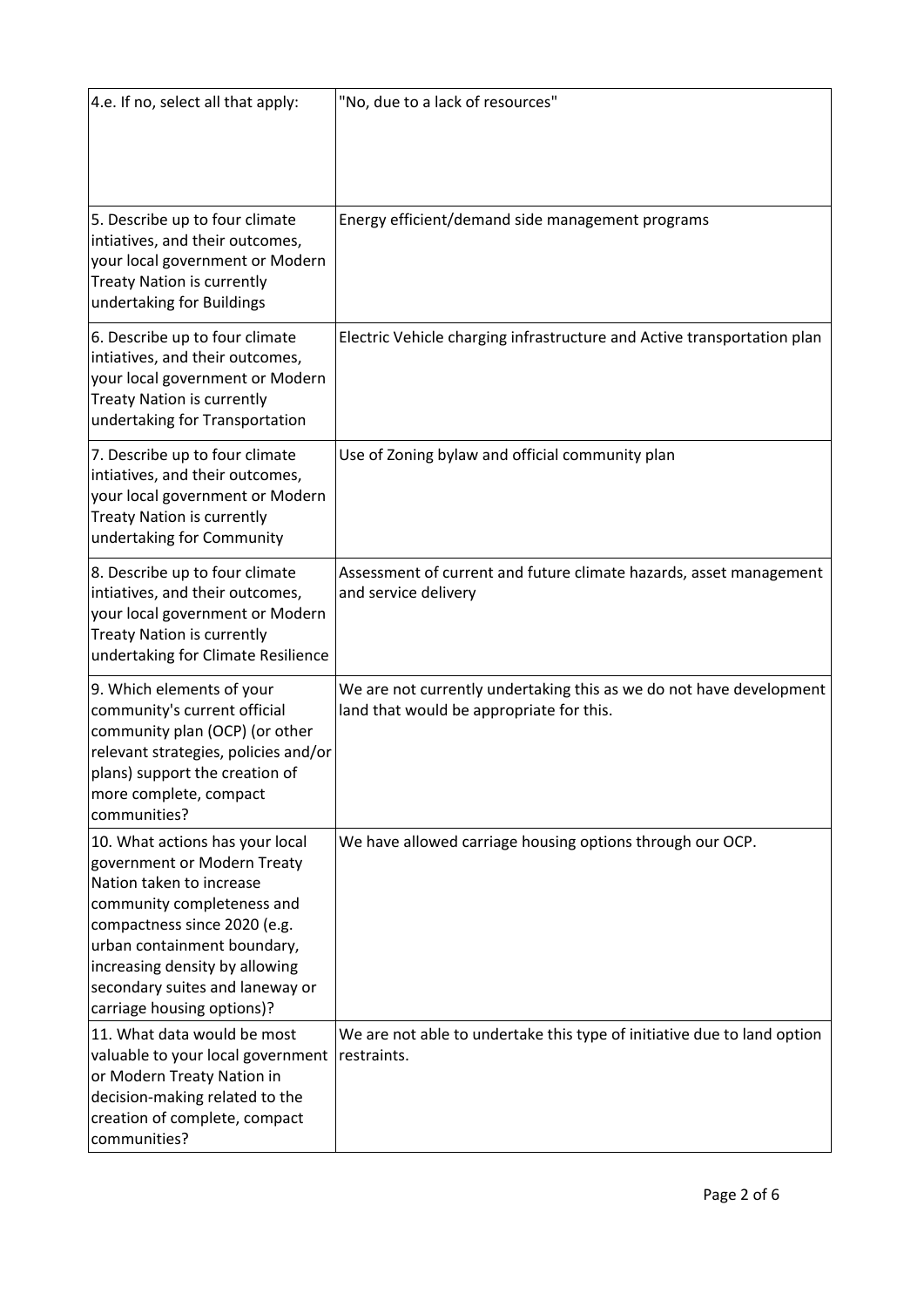| 12. From 2021 to now, has your<br>local government or Modern<br>Treaty Nation taken any action(s)<br>to address climate impacts?                                                                          | We are undertaking a erosion mitigation project on our river. We are<br>also looking at purchasing land prone to flooding to create parkland<br>and maintain flood risk.                                                                                                                                                                                                                                                                                                                        |  |  |  |
|-----------------------------------------------------------------------------------------------------------------------------------------------------------------------------------------------------------|-------------------------------------------------------------------------------------------------------------------------------------------------------------------------------------------------------------------------------------------------------------------------------------------------------------------------------------------------------------------------------------------------------------------------------------------------------------------------------------------------|--|--|--|
| 13. Has a climate risk and<br>vulnerability assessment (or<br>similar assessment) been<br>undertaken for your local<br>government or Modern Treaty<br>Nation?                                             | No, and we are not intending to undertake due to lack of<br>expertise/technical capacity                                                                                                                                                                                                                                                                                                                                                                                                        |  |  |  |
| 14. What are the three most<br>significant climate hazards faced<br>by your jurisdiction                                                                                                                  | "Overland flooding","Wildfire","Extreme cold, snow and<br>ice", "Ecological, cultural and/or human health impacts (examples of<br>cultural impacts include threats to identities, languages, and<br>livelihoods; examples of ecological impacts include biodiversity loss,<br>erosion, invasive species, ecosystem changes)", "Extreme heat and<br>heat stress", "Water shortage", "Coastal flooding, storm surge events<br>and/or other coastal hazards", "Wind, rain, and other storm events" |  |  |  |
| 15. Are you responding to this<br>survey on behalf of a Modern<br><b>Treaty Nation?</b>                                                                                                                   | <b>No</b>                                                                                                                                                                                                                                                                                                                                                                                                                                                                                       |  |  |  |
| 16. Based on the hazard you<br>indicated as most significant in<br>question 14, as a local<br>government, which groups are<br>most exposed/vulnerable to the<br>impacts of that climate hazard?           | "Residents"                                                                                                                                                                                                                                                                                                                                                                                                                                                                                     |  |  |  |
| 17. Based on the hazard you<br>indicated as second most<br>significant in question 14, as a<br>local government, which groups<br>are most exposed/vulnerable to<br>the impacts of that climate<br>hazard? | "Low-income households", "Indigenous peoples", "Seniors"                                                                                                                                                                                                                                                                                                                                                                                                                                        |  |  |  |
| 18. Based on the hazard you<br>indicated as third most significant<br>in question 14, as a local<br>government, which groups are<br>most exposed/vulnerable to the<br>impacts of that climate hazard?     | "Low-income households", "Seniors"                                                                                                                                                                                                                                                                                                                                                                                                                                                              |  |  |  |
| 19. Select the top three<br>factors your local government or<br>Modern Treaty Nation needs most<br>to increase the capacity to adapt<br>to climate impacts and build<br>community resilience.             | "Increased funding", "Increased staff knowledge, expertise and data<br>specific to climate adaptation", "Increased staff capacity"                                                                                                                                                                                                                                                                                                                                                              |  |  |  |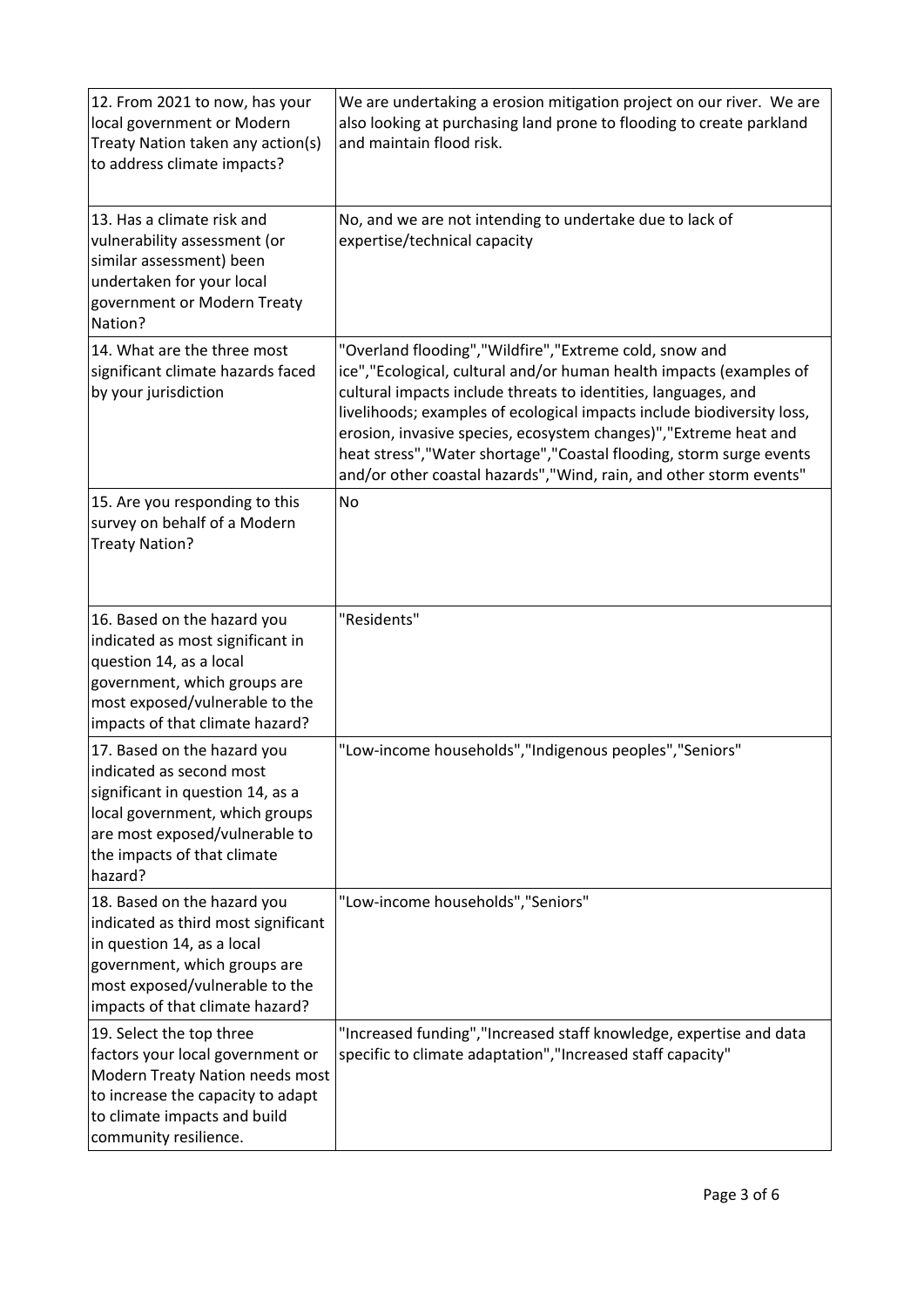| 20. How does your local<br>government or Modern Treaty<br>Nation ensure equitable access to,<br>and distribution of, climate action<br>opportunities and benefits?                                                                                                                                                                                                                          | "Do not know how or if equity is being integrated into our climate<br>action work"                                                                                                                |
|---------------------------------------------------------------------------------------------------------------------------------------------------------------------------------------------------------------------------------------------------------------------------------------------------------------------------------------------------------------------------------------------|---------------------------------------------------------------------------------------------------------------------------------------------------------------------------------------------------|
| 21. Do the climate action plan(s)<br>and priorities of your local<br>government or Modern Treaty<br>Nation align with the climate<br>action plans and priorities of<br>senior levels of government?                                                                                                                                                                                         | "No, our resource capacity doesn't permit us to collaborate or align<br>more effectively with senior levels of government"                                                                        |
| 22. Is your local government a<br>signatory to the B.C. Climate<br>Action Charter or a Modern Treaty<br>Nation?                                                                                                                                                                                                                                                                             | Yes                                                                                                                                                                                               |
| 23. To demonstrate commitment<br>to climate action, climate<br>investments (i.e., matching<br>funding or in-kind contributions)<br>equivalent to 20% of the<br>provincial funding received are<br>required of local governments and<br>Modern Treaty Nations. The intent<br>is to show past, current, and<br>future investments in climate<br>action and create awareness and<br>education. | "Staff time", "Climate or energy studies and/or assessments", "Climate<br>or energy plans, policies and/or strategy development", "Climate<br>resilient infrastructure and/or capital project(s)" |
| 24. Please provide your (or survey<br>primary contact's) first and last<br>name.                                                                                                                                                                                                                                                                                                            | <b>Margaret Stewart</b>                                                                                                                                                                           |
| 25. Please indicate your (or survey<br>primary contact's) position with<br>your local government or Modern<br>Treaty Nation.                                                                                                                                                                                                                                                                | <b>Chief Financial Officer</b>                                                                                                                                                                    |
| 26. Please provide your (or survey<br>primary contact's) business email<br>address.                                                                                                                                                                                                                                                                                                         | cfo@district.vanderhoof.ca                                                                                                                                                                        |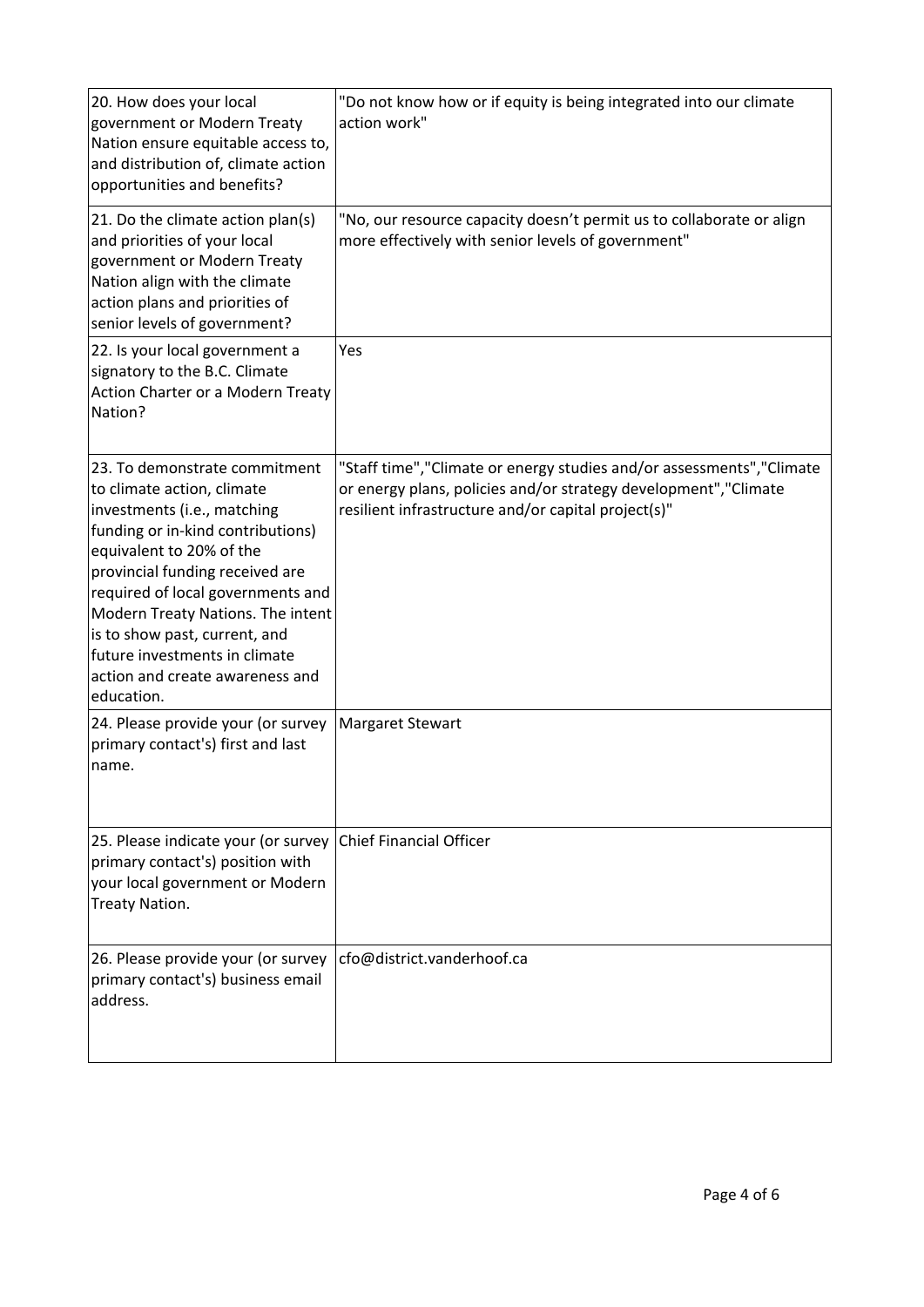| 27. Please provide your (or survey $ 2505674711$ |  |
|--------------------------------------------------|--|
| primary contact's) business phone                |  |
| Inumber.                                         |  |
|                                                  |  |
|                                                  |  |
|                                                  |  |